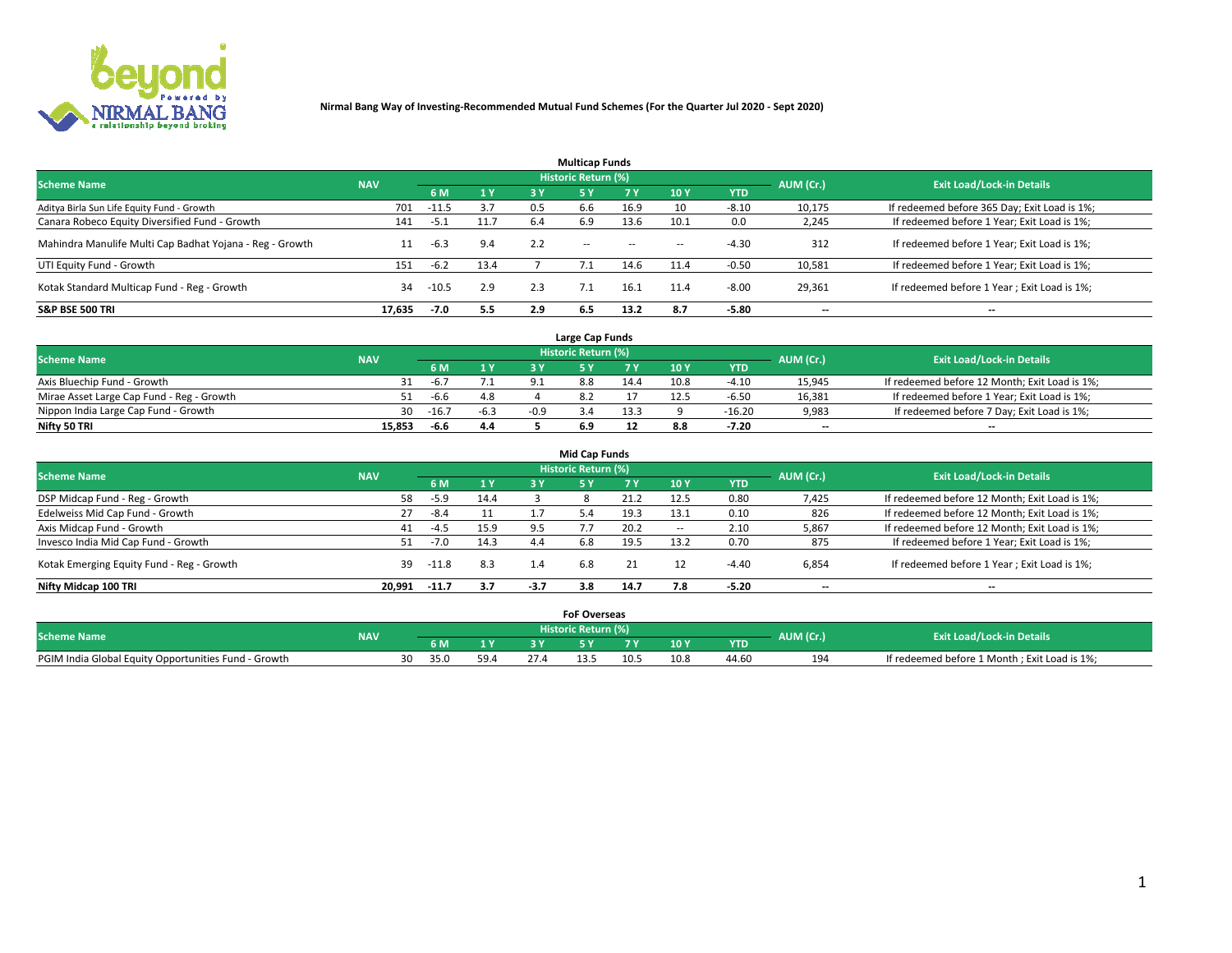

|                                                  |            |         |      |     | Large & Midcap      |      |      |            |           |                                              |
|--------------------------------------------------|------------|---------|------|-----|---------------------|------|------|------------|-----------|----------------------------------------------|
| <b>Scheme Name</b>                               | <b>NAV</b> |         |      |     | Historic Return (%) |      |      |            | AUM (Cr.) | <b>Exit Load/Lock-in Details</b>             |
|                                                  |            | 6 M     | 1 Y  |     |                     | 7 V  | 10Y  | <b>YTD</b> |           |                                              |
| Mirae Asset Emerging Bluechip Fund - Growth      | 56         | $-4.9$  | 10.3 |     | 11.b                | 24.9 | 18.3 | $-2.80$    | 9,834     | If redeemed before 1 Year; Exit Load is 1%;  |
| Canara Robeco Emerging Equities - Growth         | 96         | $-7.3$  | 12   |     | 8.2                 | 23.5 | 15.5 | $-0.70$    | 5,543     | If redeemed before 1 Year; Exit Load is 1%;  |
| Principal Emerging Bluechip Fund - Growth        | 105        | -8.0    | 11.2 |     | $\sqrt{4}$          | 20.6 | 12.8 | $-2.50$    | 2,015     | If redeemed before 365 Day; Exit Load is 1%; |
| Invesco India Growth Opportunities Fund - Growth | 34         | -9.9    | 4.8  | 3.8 | 6.7                 | 14.7 | 10.5 | $-7.00$    | 2,703     | If redeemed before 1 Year; Exit Load is 1%;  |
| Sundaram Large and Mid Cap Fund - Reg - Growth   | 33         | $-13.8$ | 1.8  |     | -6.7                |      | 8.8  | $-10.50$   | 1,113     | If redeemed before 365 Day; Exit Load is 1%; |
| NIFTY Large Midcap 250 TRI                       | 7.070      | -8.1    | 6.4  |     | 6.9                 | 15.4 |      | -4.70      | $-$       | $- -$                                        |

|                                                     |            |         |                | <b>Focused Funds</b>       |      |        |            |                          |                                               |
|-----------------------------------------------------|------------|---------|----------------|----------------------------|------|--------|------------|--------------------------|-----------------------------------------------|
| <b>Scheme Name</b>                                  | <b>NAV</b> |         |                | <b>Historic Return (%)</b> |      |        |            | AUM (Cr.)                | <b>Exit Load/Lock-in Details</b>              |
|                                                     |            | 6 M     | 1 <sub>V</sub> |                            |      | 10 Y   | <b>YTD</b> |                          |                                               |
| Axis Focused 25 Fund - Growth                       | 29         | $-9.9$  | 6.4            |                            |      | $\sim$ | $-5.90$    | 11,043                   | If redeemed before 12 Month; Exit Load is 1%; |
| ICICI Prudential Focused Equity Fund - Ret - Growth | 31         | 3.4     | 8.3            |                            |      |        | 4.90       | 681                      | If redeemed before 1 Year; Exit Load is 1%;   |
| SBI Focused Equity Fund - Growth                    | 143        | $-11.2$ | 5.5            |                            | 16.6 | 13.5   | $-6.5o$    | 9,506                    | If redeemed before 1 Year; Exit Load is 1%;   |
| S&P BSE 500 TRI                                     | 17.635     | -7.0    | 5.5            |                            | 13.2 |        | $-5.80$    | $\overline{\phantom{a}}$ | $- -$                                         |

|                              |            |         |        |                     | <b>Small Cap Funds</b> |      |                 |            |           |                                             |
|------------------------------|------------|---------|--------|---------------------|------------------------|------|-----------------|------------|-----------|---------------------------------------------|
| <b>Scheme Name</b>           | <b>NAV</b> |         |        | Historic Return (%) |                        |      |                 |            | AUM (Cr.) | <b>Exit Load/Lock-in Details</b>            |
|                              |            | 6 M     |        |                     |                        |      | 10 <sub>Y</sub> | <b>YTD</b> |           |                                             |
| HDFC Small Cap Fund - Growth | 35.        | $-12.8$ | $-6.2$ |                     |                        |      | яq              | $-8.70$    | 7,851     | If redeemed before 1 Year; Exit Load is 1%; |
| SBI Small Cap Fund - Growth  |            | $-7.6$  | 11.8   |                     | 10.1                   | 24.3 | 16.9            | $-0.50$    | 4,270     | If redeemed before 1 Year; Exit Load is 1%; |
| Nifty Smallcap 100 TRI       | 6.505      | $-15.3$ | $-1.3$ | $-11.3$             |                        |      | 4.1             | -9.20      | $- -$     | $- -$                                       |

| ELSS Schemes (Tax Saving u/s 80-C)           |            |         |      |                            |           |        |                          |            |                          |                                  |  |  |  |
|----------------------------------------------|------------|---------|------|----------------------------|-----------|--------|--------------------------|------------|--------------------------|----------------------------------|--|--|--|
| <b>Scheme Name</b>                           | <b>NAV</b> |         |      | <b>Historic Return (%)</b> |           |        |                          |            | AUM (Cr.)                | <b>Exit Load/Lock-in Details</b> |  |  |  |
|                                              |            | - 6 M   | 1Y   | 73 Y                       | <b>5Y</b> | 7 Y    | 10 Y                     | <b>YTD</b> |                          |                                  |  |  |  |
| Aditya Birla Sun Life Tax Relief 96 - Growth |            | $-6.7$  | 8.5  |                            |           | 16.5   | 10.2                     | $-4.00$    | 10,101                   | Nil                              |  |  |  |
| Axis Long Term Equity Fund - Growth          | 46         | $-11.1$ | 4.9  | 57                         |           | 18.3   | 14.5                     | $-7.00$    | 21,051                   | Nil                              |  |  |  |
| Canara Robeco Equity Tax Saver Fund - Growth | 70         | $-3.5$  | 12.7 | 7.3                        |           | 14.6   | 10.5                     | 1.90       | 1,089                    | Nil                              |  |  |  |
| Invesco India Tax Plan - Growth              | 52         | $-7.5$  | 8.3  | 4.7                        | 6.9       | 16.4   | 11.5                     | $-3.40$    | 1,075                    | Nil                              |  |  |  |
| Mirae Asset Tax Saver Fund - Reg - Growth    | 18         | $-5.3$  | 7.7  |                            | $- -$     | $\sim$ | $\overline{\phantom{a}}$ | $-4.60$    | 3,538                    | Nil                              |  |  |  |
| S&P BSE 200 TRI                              | 5,718      | -6.6    | 5.5  | 3.8                        | 6.8       | 13.1   | 8.9                      | $-5.90$    | $\overline{\phantom{a}}$ | $- -$                            |  |  |  |

# 2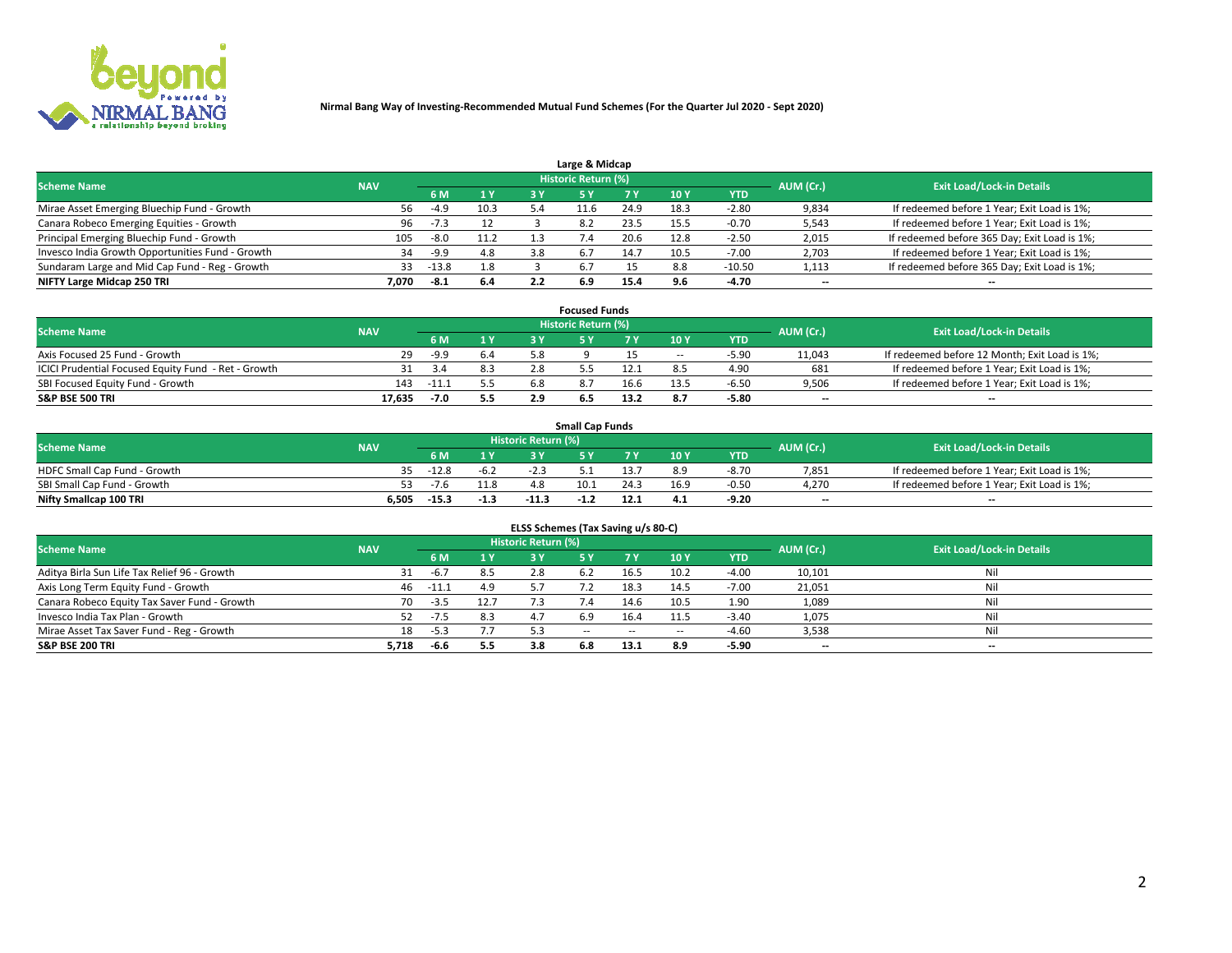

|                                                        |            |            |      |                            | <b>Solution Oriented</b> |      |                          |            |                          |                                                                     |
|--------------------------------------------------------|------------|------------|------|----------------------------|--------------------------|------|--------------------------|------------|--------------------------|---------------------------------------------------------------------|
| <b>Scheme Name</b>                                     | <b>NAV</b> |            |      | <b>Historic Return (%)</b> |                          |      |                          |            | AUM (Cr.)                | <b>Exit Load/Lock-in Details</b>                                    |
|                                                        |            | <b>6 M</b> | 1 Y  | 3 Y                        |                          |      | 10Y                      | <b>YTD</b> |                          |                                                                     |
|                                                        |            |            |      |                            |                          |      |                          |            |                          | If redeemed before 1 Year; Exit Load is 3%; If redeemed bet. 1 Year |
| <b>HDFC Childrens Gift Fund</b>                        | 123        | $-3.7$     | 6.5  | 3.8                        |                          | 14.2 | 12.2                     | $-1.60$    | 3.211                    | to 2 Year; Exit Load is 2%; If redeemed bet. 2 Year to 3 Year; Exit |
|                                                        |            |            |      |                            |                          |      |                          |            |                          | Load is 1%;                                                         |
| Tata Retirement Savings Fund - Moderate Plan - Reg     | 31         | $-2.9$     | 10.8 | 4.2                        | 8.2                      | 16.1 | --                       | -0.80      | 1,140                    | If redeemed before 61 Month; Exit Load is 1%;                       |
| Tata Retirement Savings Fund - Progressive Plan - Reg  | 30         | -5.1       | 9.8  | 4.2                        | 8.9                      | 15.8 | $\overline{\phantom{a}}$ | $-3.00$    | 776                      | If redeemed before 61 Month; Exit Load is 1%;                       |
| Tata Retirement Savings Fund - Reg - Conservative Plan | 22         | 2.9        | 9.8  | 5.5                        |                          | 10   | --                       | 4.90       | 141                      | If redeemed before 61 Month; Exit Load is 1%;                       |
| S&P BSE 200 TRI                                        | 5,718      | -6.6       | 5.5  | 3.8                        | 6.8                      | 13.1 | 8.9                      | $-5.90$    | $\overline{\phantom{a}}$ | $- -$                                                               |

|                                                    |            |        |                |                            | <b>Index Fund</b> |       |      |            |                          |                                               |
|----------------------------------------------------|------------|--------|----------------|----------------------------|-------------------|-------|------|------------|--------------------------|-----------------------------------------------|
| <b>Scheme Name</b>                                 | <b>NAV</b> |        |                | <b>Historic Return (%)</b> |                   |       |      |            | AUM (Cr.)                | <b>Exit Load/Lock-in Details</b>              |
|                                                    |            |        | $\sqrt{1}$ $V$ | 2 V                        |                   | 7 V   | 10 Y | <b>YTD</b> |                          |                                               |
| HDFC Index Fund-NIFTY 50 Plan                      | 102        | -7.3   | 3.4            |                            |                   |       |      | $-7.80$    | 1.746                    | If redeemed before 3 Day; Exit Load is 0.25%; |
| ICICI Prudential Nifty Next 50 Index Fund - Growth | 24         | $-6.7$ |                |                            |                   |       |      | $-4.40$    | 729                      | Nil                                           |
| UTI Nifty Index Fund - Growth                      | 74         | $-1$   | 3.8            |                            |                   | -11.7 |      | $-7.60$    | 2,571                    | Nil                                           |
| Nifty 50 TRI                                       | 15,853     | $-6.6$ | 4.4            |                            |                   |       | 8.8  | $-7.20$    | $\overline{\phantom{a}}$ | $- -$                                         |

|                                       |            |        |      |                            | <b>Contra/Value Fund</b> |      |      |            |                          |                                             |
|---------------------------------------|------------|--------|------|----------------------------|--------------------------|------|------|------------|--------------------------|---------------------------------------------|
| <b>Scheme Name</b>                    | <b>NAV</b> |        |      | <b>Historic Return (%)</b> |                          |      |      |            | AUM (Cr.)                | <b>Exit Load/Lock-in Details</b>            |
|                                       |            |        | 1 V  |                            |                          | 7 V  | 10Y  | <b>YTD</b> |                          |                                             |
| Invesco India Contra Fund - Growth    | 49         | $-4.5$ | 10.7 |                            |                          | 19.5 | 11.8 | $-0.10$    | 4,952                    | If redeemed before 1 Year; Exit Load is 1%; |
| UTI Value Opportunities Fund - Growth | 61         | -8.4   |      |                            |                          | 10.8 |      | $-5.0C$    | 4,251                    | If redeemed before 1 Year; Exit Load is 1%; |
| <b>S&amp;P BSE 500 TRI</b>            | 17.635     | -7.0   | 5.5  |                            |                          |      |      | $-5.80$    | $\overline{\phantom{a}}$ | $- -$                                       |

|                                                                           |            |         |                |                            | Sector/Thematic |           |                          |            |           |                                               |
|---------------------------------------------------------------------------|------------|---------|----------------|----------------------------|-----------------|-----------|--------------------------|------------|-----------|-----------------------------------------------|
| <b>Scheme Name</b>                                                        | <b>NAV</b> |         |                | <b>Historic Return (%)</b> |                 |           |                          |            | AUM (Cr.) | <b>Exit Load/Lock-in Details</b>              |
|                                                                           |            | 6 M     | 1 <sub>Y</sub> | 3 Y                        | <b>5Y</b>       | <b>7Y</b> | 10Y                      | <b>YTD</b> |           |                                               |
| Canara Robeco Consumer Trends Fund - Reg - Growth                         | 42         | $-7.6$  |                | 57                         | 8.7             | 16.7      | 12.1                     | $-2.40$    | 390       | If redeemed before 1 Year; Exit Load is 1%;   |
| Mirae Asset Great Consumer Fund - Growth                                  | 35         | $-9.9$  |                | 5.1                        | 8.6             | 15.6      | $\overline{\phantom{a}}$ | $-6.70$    | 940       | If redeemed before 1 Year; Exit Load is 1%;   |
| <b>ICICI Prudential Technology Fund - Growth</b>                          | 70         | 14.0    | 19.7           | 19.8                       | 10.9            | 17.4      | 15.5                     | 20.70      | 379       | If redeemed before 15 Day; Exit Load is 1%;   |
| Nippon India Pharma Fund - Growth                                         | 214        | 32.6    | 54.7           | 18.8                       | 8               | 17.6      | 15.2                     | 41.00      | 3,093     | If redeemed before 1 Month; Exit Load is 1%;  |
| BNP Paribas India Consumption Fund - Reg - Growth                         | 13         | $-6.3$  | 12.1           | --                         |                 |           | -                        | $-0.90$    | 525       | If redeemed before 12 Month; Exit Load is 1%; |
| ICICI Prudential Banking and Financial Services Fund - Retail -<br>Growth | 50         | $-29.4$ | $-18.4$        | $-6.7$                     | 4.6             | 15.4      | 11.1                     | $-28.80$   | 2,538     | If redeemed before 15 Day; Exit Load is 1%;   |
| <b>S&amp;P BSE 500 TRI</b>                                                | 17,635     | $-7.0$  | 5.5            | 2.9                        | 6.5             | 13.2      | 8.7                      | $-5.80$    |           | --                                            |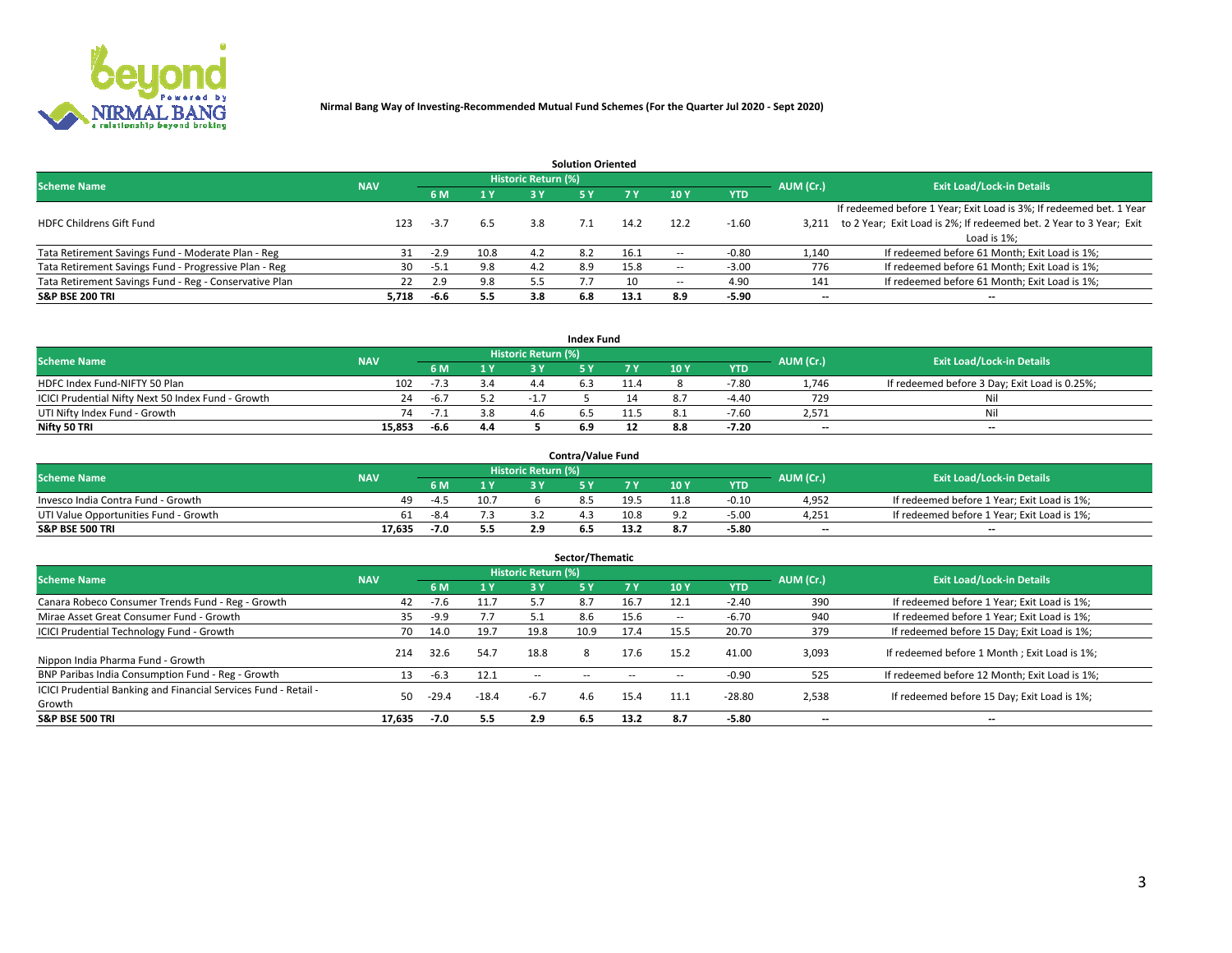

| <b>Dynamic Asset Allocation Funds</b>                   |            |        |     |                            |     |        |                          |            |           |                                                 |  |  |  |  |
|---------------------------------------------------------|------------|--------|-----|----------------------------|-----|--------|--------------------------|------------|-----------|-------------------------------------------------|--|--|--|--|
| <b>Scheme Name</b>                                      | <b>NAV</b> |        |     | <b>Historic Return (%)</b> |     |        |                          |            | AUM (Cr.) | <b>Exit Load/Lock-in Details</b>                |  |  |  |  |
|                                                         |            | 6 M    | 1 Y |                            |     |        | $-10Y$                   | <b>YTD</b> |           |                                                 |  |  |  |  |
| ICICI Prudential Balanced Advantage Fund - Reg - Growth |            | $-3.1$ |     | 5.3                        |     |        | 10.9                     | $-1.90$    | 25,409    | If redeemed before 1 Year; Exit Load is 1%;     |  |  |  |  |
| Invesco India Dynamic Equity Fund - Growth              | 30         | $-3.2$ | 4.5 |                            |     |        | 9.1                      | $-1.60$    | 757       | If redeemed before 3 Month; Exit Load is 0.25%; |  |  |  |  |
| Nippon India Balanced Advantage Fund - Growth           | 92         | $-4.5$ |     | 2.8                        |     | 12.4   |                          | $-2.60$    | 2,782     | If redeemed before 12 Month; Exit Load is 1%;   |  |  |  |  |
| SBI Dynamic Asset Allocation Fund - Reg - Growth        |            | $-3.7$ |     | 2.8                        |     | $\sim$ | $\overline{\phantom{a}}$ | -4.40      | 593       | If redeemed before 12 Month; Exit Load is 1%;   |  |  |  |  |
| NIFTY 50 Hybrid Composite Debt 65:35 Index              | 10,546     | $-0.5$ | 8.5 | 6.9                        | 8.2 | 11.6   | 9.2                      | $-0.20$    | $- -$     | $- -$                                           |  |  |  |  |

| <b>Hybrid Aggressive</b>                        |            |        |        |                     |  |        |                          |            |           |                                               |  |  |  |  |
|-------------------------------------------------|------------|--------|--------|---------------------|--|--------|--------------------------|------------|-----------|-----------------------------------------------|--|--|--|--|
| <b>Scheme Name</b>                              | <b>NAV</b> |        |        | Historic Return (%) |  |        |                          |            | AUM (Cr.) | <b>Exit Load/Lock-in Details</b>              |  |  |  |  |
|                                                 |            | 6 M    | 1 Y    | RУ                  |  |        | 10Y                      | <b>YTD</b> |           |                                               |  |  |  |  |
| Canara Robeco Equity Hybrid Fund - Growth       | 171        | $-1.9$ | 11.7   |                     |  | 14.8   | 11.1                     | 1.90       | 3,231     | If redeemed before 1 Year; Exit Load is 1%;   |  |  |  |  |
| SBI Equity Hybrid Fund - Growth                 | 140        | $-7.0$ | 5.3    |                     |  | 14.5   | 10.7                     | $-3.90$    | 31,434    | If redeemed before 12 Month; Exit Load is 1%; |  |  |  |  |
| Mirae Asset Hybrid - Equity Fund - Reg - Growth |            | -3.1   | 6.3    | 4.9                 |  | $\sim$ | $\overline{\phantom{a}}$ | $-3.10$    | 3,468     | If redeemed before 1 Year; Exit Load is 1%;   |  |  |  |  |
| ICICI Prudential Equity & Debt Fund - Growth    | 128        | $-8.7$ | $-0.2$ |                     |  | 13.4   | 11.4                     | $-8.50$    | 17,615    | If redeemed before 1 Year; Exit Load is 1%;   |  |  |  |  |
| NIFTY 50 Hybrid Composite Debt 65:35 Index      | 10.546     | -0.5   | 8.5    | 6.º                 |  | 11.6   |                          | $-0.20$    | --        | $- -$                                         |  |  |  |  |

| <b>Arbitrage Fund</b>                      |            |                                  |     |          |           |  |     |        |            |        |                                                 |  |  |  |
|--------------------------------------------|------------|----------------------------------|-----|----------|-----------|--|-----|--------|------------|--------|-------------------------------------------------|--|--|--|
| <b>Scheme Name</b>                         | AUM (Cr.)  | <b>Exit Load/Lock-in Details</b> |     |          |           |  |     |        |            |        |                                                 |  |  |  |
|                                            | <b>NAV</b> |                                  | LΜ  | 3 M      | <b>6M</b> |  |     |        | <b>YTD</b> |        |                                                 |  |  |  |
| IDFC Arbitrage Fund - Reg - Growth         |            | 25                               | 1.8 |          |           |  |     |        | 4.00       | 7,596  | If redeemed before 1 Month; Exit Load is 0.25%; |  |  |  |
| Kotak Equity Arbitrage Fund - Reg - Growth |            |                                  |     | $\sim$ 4 |           |  |     |        | 4.70       | 15,364 | If redeemed before 30 Day; Exit Load is 0.25%;  |  |  |  |
| Tata Arbitrage Fund - Reg - Growth         |            |                                  |     |          |           |  | $-$ | $\sim$ | 5.50       | 2,125  | If redeemed before 30 Day; Exit Load is 0.25%;  |  |  |  |
| Nippon India Arbitrage Fund - Growth       |            | 20                               |     |          |           |  |     |        | 4.70       | 7.847  | If redeemed before 1 Month; Exit Load is 0.25%; |  |  |  |

| Overnight Fund                                      |            |     |     |                     |     |           |            |                 |                          |                                  |  |  |  |
|-----------------------------------------------------|------------|-----|-----|---------------------|-----|-----------|------------|-----------------|--------------------------|----------------------------------|--|--|--|
| <b>Scheme Name</b>                                  | <b>NAV</b> |     |     | Historic Return (%) |     |           | <b>YTM</b> | Avg             | AUM (Cr.)                | <b>Exit Load/Lock-in Details</b> |  |  |  |
|                                                     |            | 1 W | 2 W | 1 M                 | ЗM  | <b>1Y</b> |            | <b>Maturity</b> |                          |                                  |  |  |  |
| Aditya Birla Sun Life Overnight Fund - Reg - Growth | 1,089      | 2.9 | 2.9 | 2.9                 | 2.9 |           | 3.17       |                 | 7,621                    | Nil                              |  |  |  |
| HDFC Overnight Fund - Growth                        | 2,984      | 2.9 | 2.9 | 2.9                 | 2.8 |           | 3.15384    | 0.01            | 13,165                   | Nil                              |  |  |  |
| ICICI Prudential Overnight Fund - Reg - Growth      | 109        | 3.0 |     |                     | 2.8 |           | 3.12       |                 | 10,011                   | Nil                              |  |  |  |
| Nippon India Overnight Fund - Reg - Growth          | 108        | 3.0 |     |                     | 2.9 | 4.2       | 3.09       | 0.00            | 5,363                    | Nil                              |  |  |  |
| Kotak Overnight Fund - Reg - Growth                 | 1,076      | 2.9 | 2.9 | 2.9                 |     |           | 3.14       | $\sim$ $-$      | 4,494                    | Nil                              |  |  |  |
| <b>CRISIL Liquid Fund Index</b>                     | $- -$      | 4.2 | 3.9 | 3.9                 | 4.4 | 5.5       | --         | $- -$           | $\overline{\phantom{a}}$ | $- -$                            |  |  |  |

### **Overnight Fund**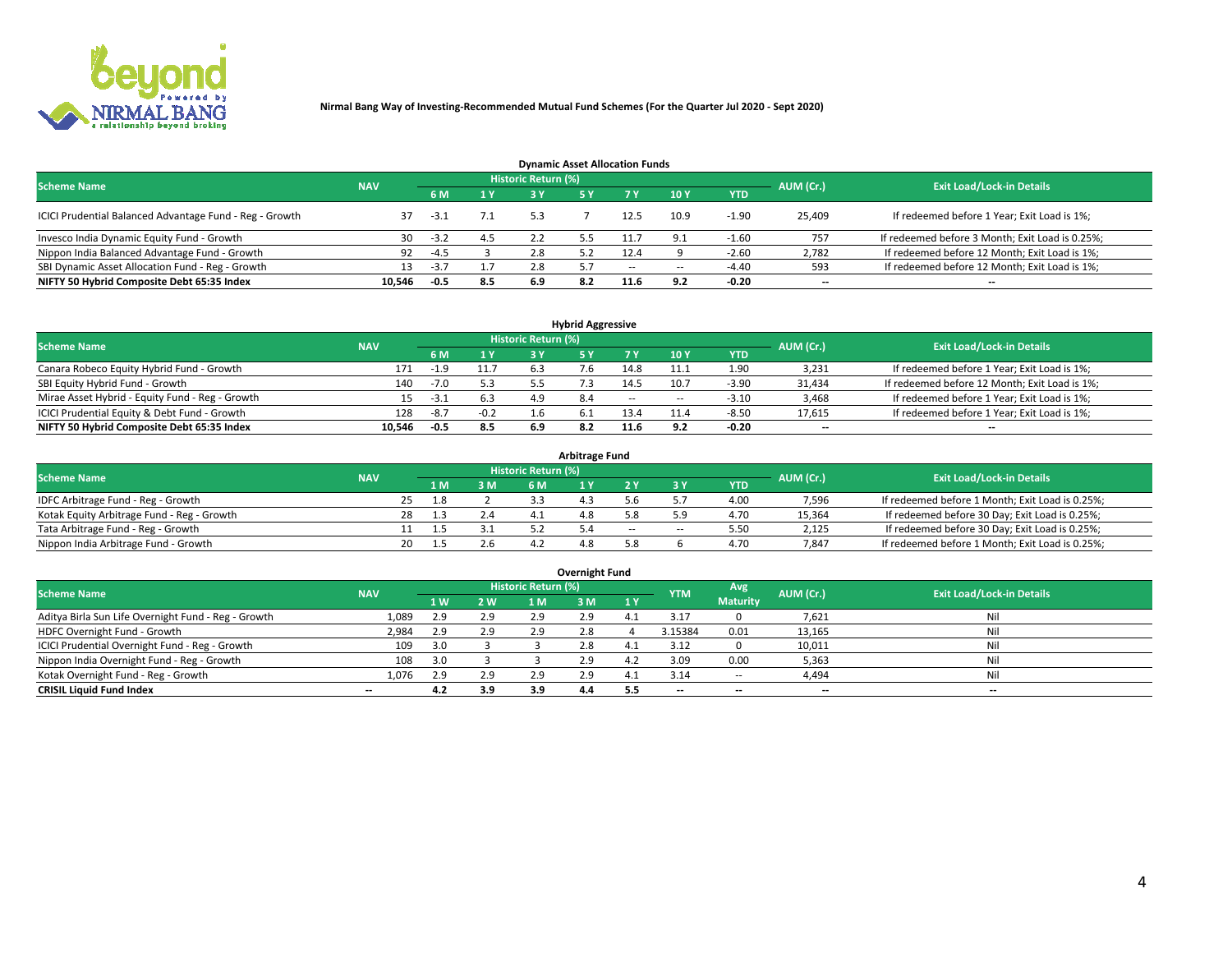

| <b>Liquid Funds</b>                              |            |     |     |                     |     |      |            |                 |           |                                  |  |  |  |  |
|--------------------------------------------------|------------|-----|-----|---------------------|-----|------|------------|-----------------|-----------|----------------------------------|--|--|--|--|
| <b>Scheme Name</b>                               | <b>NAV</b> |     |     | Historic Return (%) |     |      | <b>YTM</b> | <b>Avg</b>      | AUM (Cr.) | <b>Exit Load/Lock-in Details</b> |  |  |  |  |
|                                                  |            | 4W  | 2 W | 1 M                 | M   | /1 Y |            | <b>Maturity</b> |           |                                  |  |  |  |  |
| Aditya Birla Sun Life Liquid Fund - Reg - Growth | 323        | 3.4 | 3.2 | 3.3                 | 4,  |      | 3.67       | 0.14            | 36,679    | *Ref Footnote                    |  |  |  |  |
| ICICI Prudential Liquid Fund - Reg - Growth      | 297        | 3.4 | 3.2 | 3.3                 |     |      | 3.63154    | 0.12            | 57,335    | *Ref Footnote                    |  |  |  |  |
| Kotak Liquid Fund - Reg - Growth                 | 4,059      | 3.3 | 3.1 |                     |     |      | 3.43       | $\sim$ $-$      | 32,611    | *Ref Footnote                    |  |  |  |  |
| Nippon India Liquid Fund - Growth                | 4,899      | 3.3 | 3.1 | 3.2                 |     |      | 3.57       | 0.15            | 30,604    | *Ref Footnote                    |  |  |  |  |
| Mahindra Manulife Liquid Fund - Reg - Growth     | 1,302      | 3.5 | 3.3 |                     |     |      | 3.61       | 0.15            | 2,144     | *Ref Footnote                    |  |  |  |  |
| <b>CRISIL Liquid Fund Index</b>                  | $- -$      | 4.2 | 3.9 | 3.9                 | 4.4 | 5.5  | --         | $- -$           | --        | $- -$                            |  |  |  |  |

| <b>Ultra Short Fund</b>                      |            |      |     |                            |     |        |                          |                 |                          |                                  |  |  |  |  |
|----------------------------------------------|------------|------|-----|----------------------------|-----|--------|--------------------------|-----------------|--------------------------|----------------------------------|--|--|--|--|
| <b>Scheme Name</b>                           | <b>NAV</b> |      |     | <b>Historic Return (%)</b> |     |        | <b>YTM</b>               | <b>Avg</b>      | AUM (Cr.)                | <b>Exit Load/Lock-in Details</b> |  |  |  |  |
|                                              |            | 1 M  | 3 M | 6 M                        |     | 3 Y    |                          | <b>Maturity</b> |                          |                                  |  |  |  |  |
| HDFC Ultra Short Term Fund - Reg - Growth    |            |      | 8.9 |                            |     | $\sim$ | 4.57101                  | 0.58            | 10.760                   | Nil                              |  |  |  |  |
| L&T Ultra Short Term Fund - Growth           | 34         | -2.2 | 6.9 |                            |     |        |                          | <b>COLUM</b>    | 2,095                    | Nil                              |  |  |  |  |
| <b>NIFTY Ultra Short Duration Debt Index</b> | 4,153      | 4.2  | 6.2 | 6.4                        | b.b |        | $\overline{\phantom{a}}$ | $- -$           | $\overline{\phantom{a}}$ | $- -$                            |  |  |  |  |

| <b>Money Market Fund</b>                                |            |       |     |                     |  |       |                          |                 |                          |                                  |  |  |  |  |
|---------------------------------------------------------|------------|-------|-----|---------------------|--|-------|--------------------------|-----------------|--------------------------|----------------------------------|--|--|--|--|
| <b>Scheme Name</b>                                      | <b>NAV</b> |       |     | Historic Return (%) |  |       | <b>YTM</b>               | Avg             | AUM (Cr.)                | <b>Exit Load/Lock-in Details</b> |  |  |  |  |
|                                                         |            | 1 M   | 3 M | 6 M                 |  | 3 Y   |                          | <b>Maturity</b> |                          |                                  |  |  |  |  |
| Aditya Birla Sun Life Money Manager Fund - Reg - Growth | 278        | -4.6  | 8.9 | 8.2                 |  |       | 4.45                     | 0.58            | 9,214                    | Nil                              |  |  |  |  |
| HDFC Money Market Fund - Growth                         | 4,309      | - 4.6 | 8.9 | 8.4                 |  |       | 4.04227                  | 0.53            | 9,713                    | Nil                              |  |  |  |  |
| Tata Money Market Fund - Reg - Growth                   | 3,544      | 4.6   | 8.7 | 7.9                 |  |       | 4.07458                  | 0.48            | 535                      | Nil                              |  |  |  |  |
| <b>CRISIL Liquid Fund Index</b>                         | $- -$      | 3.9   | 4.4 |                     |  | $- -$ | $\overline{\phantom{a}}$ | $- -$           | $\overline{\phantom{a}}$ | $- -$                            |  |  |  |  |

|                                       |            |       |      |                     | <b>Short Term Fund</b> |    |      |                 |           |                                  |
|---------------------------------------|------------|-------|------|---------------------|------------------------|----|------|-----------------|-----------|----------------------------------|
| <b>Scheme Name</b>                    | <b>NAV</b> |       |      | Historic Return (%) |                        |    | YTM  | Avg             | AUM (Cr.) | <b>Exit Load/Lock-in Details</b> |
|                                       |            | 1 M . | 3 M  | 6 M                 | l M                    | 2V |      | <b>Maturity</b> |           |                                  |
| HDFC Short Term Debt Fund - Growth    |            | 8.8   | 18.1 |                     | 11.3                   |    | 17.د | - --            | 12,737    | M                                |
| Nippon India Short Term Fund - Growth |            | 40    |      |                     |                        |    | 5.86 |                 | 6,825     | N                                |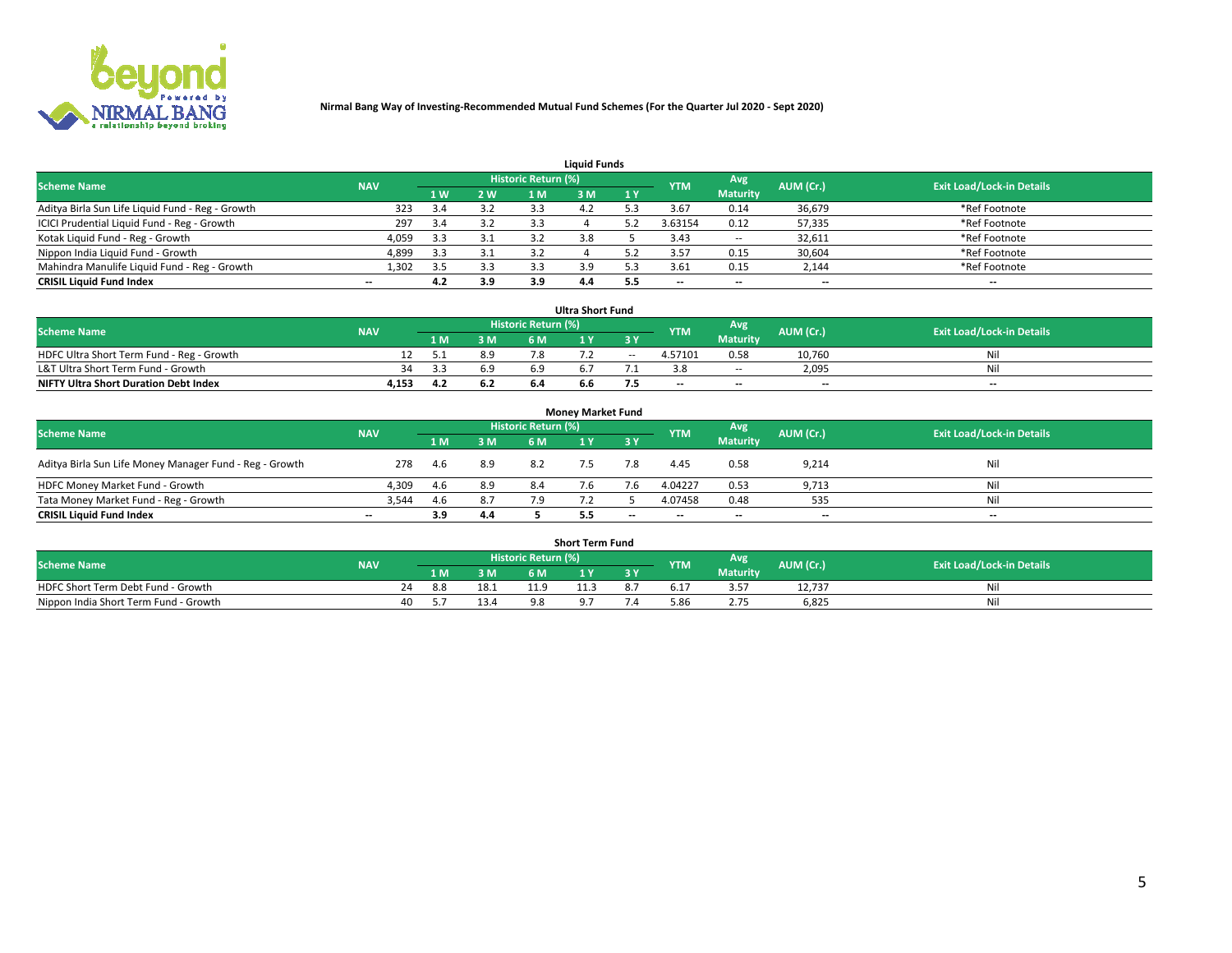

| <b>Low Duration Fund</b>                  |            |      |      |                     |     |     |            |                 |           |                                  |  |  |  |  |
|-------------------------------------------|------------|------|------|---------------------|-----|-----|------------|-----------------|-----------|----------------------------------|--|--|--|--|
| <b>Scheme Name</b>                        | <b>NAV</b> |      |      | Historic Return (%) |     |     | <b>YTM</b> | Avg             | AUM (Cr.) | <b>Exit Load/Lock-in Details</b> |  |  |  |  |
|                                           |            | L M. | 3 M  |                     |     | 3 Y |            | <b>Maturity</b> |           |                                  |  |  |  |  |
| Axis Treasury Advantage Fund - Growth     | ?.334      |      |      |                     | 8.3 |     | 4.18352    | 0.97            | 6,334     | Nil                              |  |  |  |  |
| Canara Robeco Savings Fund - Reg - Growth |            | -3.7 | 9.2  | 7.6                 |     |     | 3.98       | 1.02            | 1,200     | Nil                              |  |  |  |  |
| IDFC Low Duration Fund - Reg - Growth     | 30         | 3.8  | 10.1 |                     |     |     | 4.01       | 1.01            | 5,326     | Nil                              |  |  |  |  |

| <b>Banking &amp; PSU Bond Funds</b>                 |            |    |                                                              |      |      |      |     |      |                                  |       |     |  |  |  |
|-----------------------------------------------------|------------|----|--------------------------------------------------------------|------|------|------|-----|------|----------------------------------|-------|-----|--|--|--|
| <b>Scheme Name</b>                                  | <b>NAV</b> |    | <b>Historic Return (%)</b><br>Avg<br>AUM (Cr.)<br><b>YTM</b> |      |      |      |     |      | <b>Exit Load/Lock-in Details</b> |       |     |  |  |  |
|                                                     |            |    | 1 M                                                          | 3 M  | 6 M  |      |     |      | <b>Maturity</b>                  |       |     |  |  |  |
| HDFC Banking and PSU Debt Fund - Reg - Growth       |            |    | -8.5                                                         | 17.3 | 10.9 | 10.9 | 8.2 | 6.05 | 3.44                             | 7.544 | Nil |  |  |  |
| Kotak Banking and PSU Debt Fund - Reg - Growth      |            | 49 |                                                              | 16.6 | 11.4 | 10.9 | 8.7 | 6.11 | $\sim$ $-$                       | 7,830 | Nil |  |  |  |
| Nippon India Banking & PSU Debt Fund - Reg - Growth |            | 16 |                                                              | L5.5 |      |      |     | 5.28 | 3.27                             | 5,211 | Ni  |  |  |  |

| <b>Corporate Bond Funds</b>                         |            |  |      |                            |  |  |            |                 |           |                                                |  |  |  |  |
|-----------------------------------------------------|------------|--|------|----------------------------|--|--|------------|-----------------|-----------|------------------------------------------------|--|--|--|--|
| <b>Scheme Name</b>                                  | <b>NAV</b> |  |      | <b>Historic Return (%)</b> |  |  | <b>YTM</b> | Avg             | AUM (Cr.) | <b>Exit Load/Lock-in Details</b>               |  |  |  |  |
|                                                     |            |  | 3 M  | 6 M                        |  |  |            | <b>Maturity</b> |           |                                                |  |  |  |  |
| ICICI Prudential Corporate Bond Fund - Reg - Growth |            |  | 16.8 |                            |  |  |            | 3.60            | 15.799    | Nil                                            |  |  |  |  |
| L&T Triple Ace Bond Fund - Reg - Growth             |            |  |      |                            |  |  |            | $\sim$          | 4,580     | If redeemed before 3 Month; Exit Load is 0.5%; |  |  |  |  |
| Kotak Corporate Bond Fund - Std - Growth            | 2,816      |  | 15.3 | 10.5                       |  |  | 5.33       | $\sim$ $-$      | 5.267     | Nil                                            |  |  |  |  |

| <b>Credit Risk Fund</b>                    |            |    |      |      |                            |      |           |            |                 |           |                                                                       |  |  |  |
|--------------------------------------------|------------|----|------|------|----------------------------|------|-----------|------------|-----------------|-----------|-----------------------------------------------------------------------|--|--|--|
| <b>Scheme Name</b>                         | <b>NAV</b> |    |      |      | <b>Historic Return (%)</b> |      |           | <b>YTM</b> | Avg             | AUM (Cr.) | <b>Exit Load/Lock-in Details</b>                                      |  |  |  |
|                                            |            |    | 1 M  | 3 M  | 6 M                        |      | <b>3Y</b> |            | <b>Maturity</b> |           |                                                                       |  |  |  |
| ICICI Prudential Credit Risk Fund - Growth |            | 23 | 12.1 | 15.3 | 8.3                        | 10.1 | 7.9       | 8.96       | 2.41            | 6,562     | If redeemed before 1 Year; Exit Load is 1%;                           |  |  |  |
| HDFC Credit Risk Debt Fund - Reg - Growth  |            |    | 13.0 | 19.9 |                            |      |           | 9.81358    | 3.07            | 6,258     | If redeemed before 12 Month; Exit Load is 1%; If redeemed bet. 12     |  |  |  |
|                                            |            |    |      |      |                            |      |           |            |                 |           | Month to 18 Month; Exit Load is 0.5%;                                 |  |  |  |
|                                            |            |    |      |      |                            |      |           |            |                 |           | If redeemed before 12 Month; Exit Load is 3%; If redeemed bet. 12     |  |  |  |
| SBI Credit Risk Fund - Growth              |            |    |      | 15.9 |                            |      | b.b       | 8.33       | $\sim$ $-$      |           | 3,848 Month to 24 Month; Exit Load is 1.5%; If redeemed bet. 24 Month |  |  |  |
|                                            |            |    |      |      |                            |      |           |            |                 |           | to 36 Month; Exit Load is 0.75%;                                      |  |  |  |

| <b>Floater Fund</b>                      |            |                            |     |      |      |     |     |            |                 |           |                                  |
|------------------------------------------|------------|----------------------------|-----|------|------|-----|-----|------------|-----------------|-----------|----------------------------------|
| <b>Scheme Name</b>                       | <b>NAV</b> | <b>Historic Return (%)</b> |     |      |      |     |     | <b>YTM</b> | Avg             | AUM (Cr.) | <b>Exit Load/Lock-in Details</b> |
|                                          |            |                            | 1 M | 3 M  | 6 M' | i v | י כ |            | <b>Maturity</b> |           |                                  |
| Nippon India Floating Rate Fund - Growth |            | ≺⊿                         | D.2 | 16.b | 12.6 | .   |     | 5.65       | 2.90            | 11,636    | Νı                               |